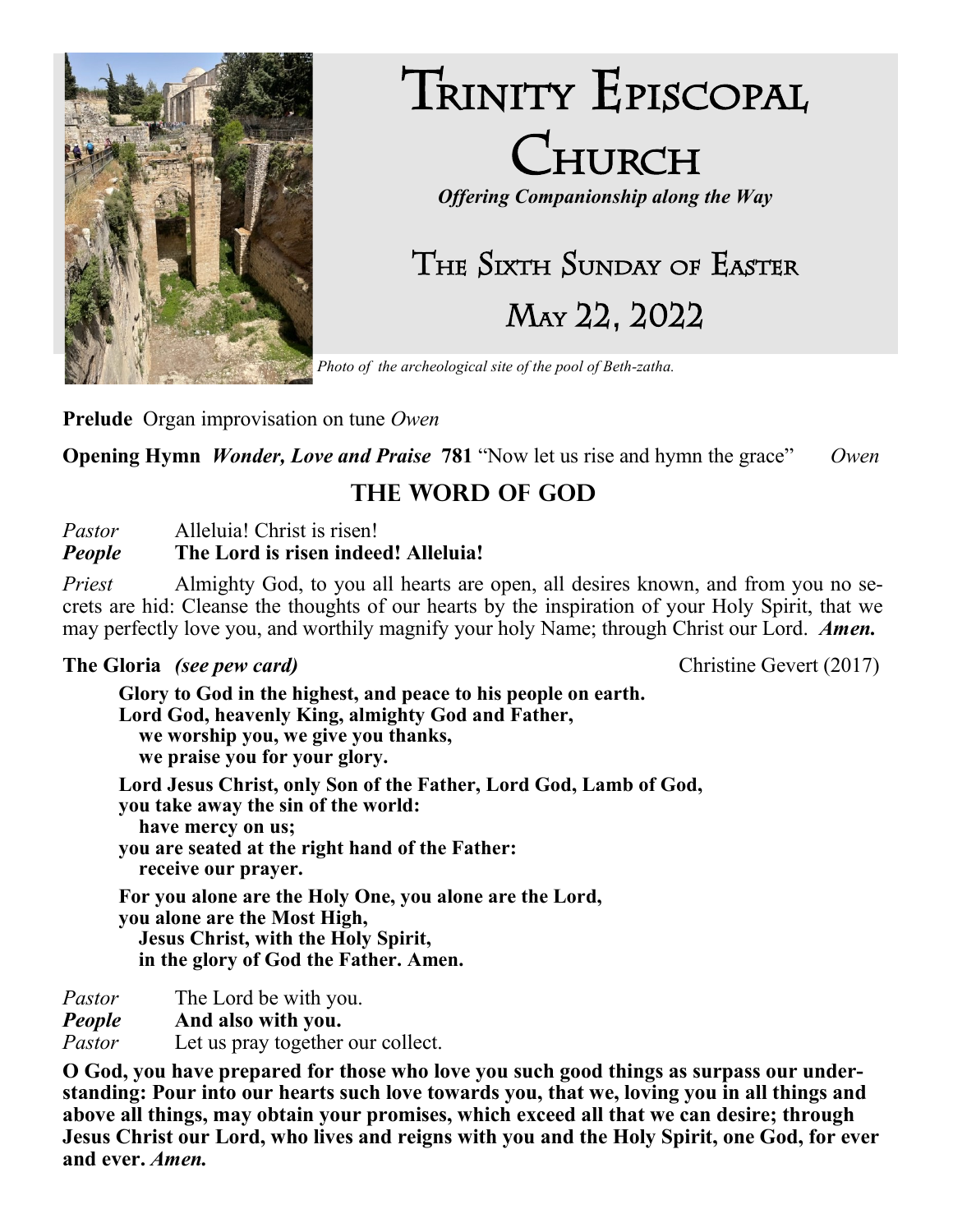## **A reading from the Acts of the Apostles 16:9-15**

During the night Paul had a vision: there stood a man of Macedonia pleading with him and saying, "Come over to Macedonia and help us." When he had seen the vision, we immediately tried to cross over to Macedonia, being convinced that God had called us to proclaim the good news to them.

We set sail from Troas and took a straight course to Samothrace, the following day to Neapolis, and from there to Philippi, which is a leading city of the district of Macedonia and a Roman colony. We remained in this city for some days. On the sabbath day we went outside the gate by the river, where we supposed there was a place of prayer; and we sat down and spoke to the women who had gathered there. A certain woman named Lydia, a worshiper of God, was listening to us; she was from the city of Thyatira and a dealer in purple cloth. The Lord opened her heart to listen eagerly to what was said by Paul. When she and her household were baptized, she urged us, saying, "If you have judged me to be faithful to the Lord, come and stay at my home." And she prevailed upon us.

#### **Psalm 67** *Gevert-1*

1 May God be merciful to us and bless us, \* show us the light of his countenance and come to us.

2 Let your ways be known upon earth, \* your saving health among all nations.

3 Let the peoples praise you, O God; \* let all the peoples praise you.

4 Let the nations be glad and sing for joy, \* for you judge the peoples with equity and guide all the nations upon earth.

5 Let the peoples praise you, O God; \* let all the peoples praise you.

6 The earth has brought forth her increase; \* may God, our own God, give us his blessing.

7 May God give us his blessing, \*

and may all the ends of the earth stand in awe of him.

#### **A reading from the Revelation to John 21:10, 22-22:5**

In the spirit the angel carried me away to a great, high mountain and showed me the holy city Jerusalem coming down out of heaven from God.

I saw no temple in the city, for its temple is the Lord God the Almighty and the Lamb. And the city has no need of sun or moon to shine on it, for the glory of God is its light, and its lamp is the Lamb. The nations will walk by its light, and the kings of the earth will bring their glory into it. Its gates will never be shut by day-- and there will be no night there. People will bring into it the glory and the honor of the nations. But nothing unclean will enter it, nor anyone who practices abomination or falsehood, but only those who are written in the Lamb's book of life.

Then the angel showed me the river of the water of life, bright as crystal, flowing from the throne of God and of the Lamb through the middle of the street of the city. On either side of the river is the tree of life with its twelve kinds of fruit, producing its fruit each month; and the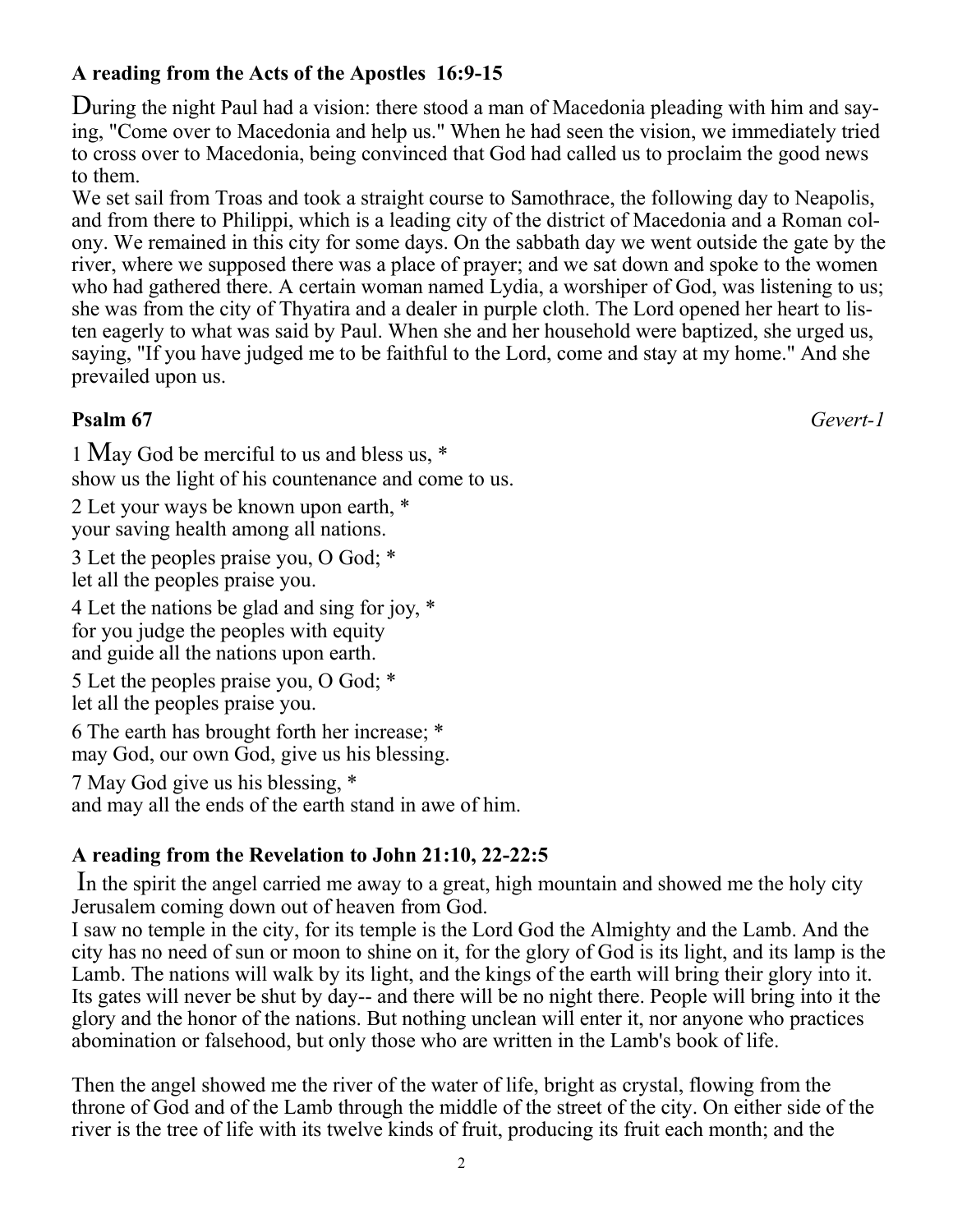leaves of the tree are for the healing of the nations. Nothing accursed will be found there any more. But the throne of God and of the Lamb will be in it, and his servants will worship him; they will see his face, and his name will be on their foreheads. And there will be no more night; they need no light of lamp or sun, for the Lord God will be their light, and they will reign forever and ever.

**Gradual Hymn W, L & P 790** "Put peace into each other's hands" *Peta*

Gospel Acclamation "Alleluia" Christine Gevert (2017)

*Priest* The Holy Gospel of our Lord Jesus Christ according to John 5:1-9 *People* **Glory to you, Lord Christ.**

After Jesus healed the son of the official in Capernaum, there was a festival of the Jews, and Jesus went up to Jerusalem.

Now in Jerusalem by the Sheep Gate there is a pool, called in Hebrew Beth-zatha, which has five porticoes. In these lay many invalids-- blind, lame, and paralyzed. One man was there who had been ill for thirty-eight years. When Jesus saw him lying there and knew that he had been there a long time, he said to him, "Do you want to be made well?" The sick man answered him, "Sir, I have no one to put me into the pool when the water is stirred up; and while I am making my way, someone else steps down ahead of me." Jesus said to him, "Stand up, take your mat and walk." At once the man was made well, and he took up his mat and began to walk. Now that day was a sabbath.

| Priest | The Gospel of the Lord.            |
|--------|------------------------------------|
| People | <b>Praise to you, Lord Christ.</b> |

**Sermon** The Rev. Heidi Truax

#### **A moment of silent reflection**

#### **The Apostles' Creed**

**I believe in God, the Father almighty, creator of heaven and earth. I believe in Jesus Christ, his only Son, our Lord. He was conceived by the power of the Holy Spirit and born of the Virgin Mary. He suffered under Pontius Pilate, was crucified, died, and was buried. He descended to the dead. On the third day he rose again. He ascended into heaven, and is seated at the right hand of the Father. He will come again to judge the living and the dead. I believe in the Holy Spirit, the holy catholic Church, the communion of saints, the forgiveness of sins, the resurrection of the body, and the life everlasting. Amen.**

#### **Prayers of the People**

In peace, let us pray to the Lord, saying, "Lord, have mercy"

For the holy Church of God, giving thanks today for the election of a new Diocesan Bishop. May the Church be filled with truth and love, and be found without fault at the day of your coming, we pray to you, O Lord. **Lord, have mercy.**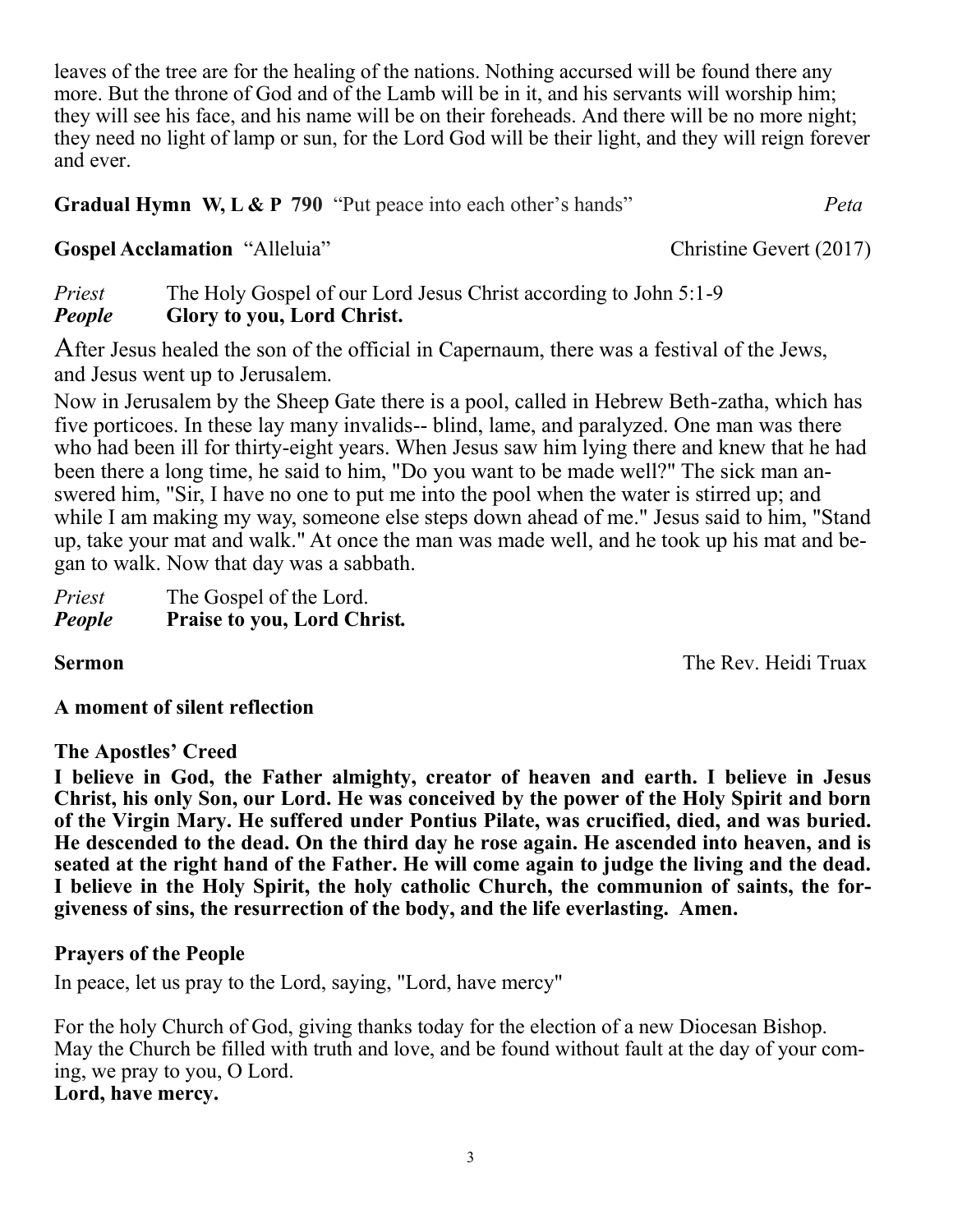For the peace and welfare of the world which we have been graciously given. For peace in Ukraine, peace in our county and peace in our hearts, we pray to you, O Lord. **Lord, have mercy.**

For those on our parish cycle of prayer, John and Kathryn Kuhns, Rachel and Donald Lamb, Jane Lipton and for their families, and for all who live and work in our communities, we pray to you, O Lord.

#### **Lord, have mercy.**

For the poor, the persecuted, the sick, all who suffer and those who have asked for our prayers *(we read from the list and leave time for people to add names;)* for refugees, prisoners, and all who are in danger; that they may be relieved and protected, we pray to you, O Lord. **Lord, have mercy.**

For ourselves; for the forgiveness of our sins, and for the grace of the Holy Spirit to amend our lives, we pray to you, O Lord. **Lord, have mercy.**

For all who have died in the communion of your Church *(we read from the list and leave time for people to add names,)* and those whose faith is known to you alone, that, with all the saints, they may have rest in that place where there is no pain or grief, but life eternal, we pray to you, O Lord. **Lord, have mercy.**

For all the blessings of our lives especially all we lift up in prayer at this time *(we leave time to lift up our thanksgivings.)* Give us grateful hearts, O Lord. **Lord, have mercy.**

Rejoicing in the fellowship of all the saints, let us commend ourselves, and one another, and all our life to Christ our God. **To you, O Lord our God.**

#### **The Confession**

**Most merciful God, we confess that we have sinned against you in thought, word and deed, by what we have done, and by what we have left undone. We have not loved you with our whole heart; we have not loved our neighbors as ourselves. We are truly sorry and we humbly repent. For the sake of your Son Jesus Christ, have mercy on us and forgive us; that we may delight in your will, and walk in your ways, to the glory of your Name. Amen.**

#### **The Absolution**

Almighty God have mercy on you, forgive you all your sins through our Lord Jesus Christ, strengthen you in all goodness, and by the power of the Holy Spirit keep you in eternal life. **Amen.**

*Priest* The peace of the Lord be always with you. *People* **And also with you.**

#### **Announcements**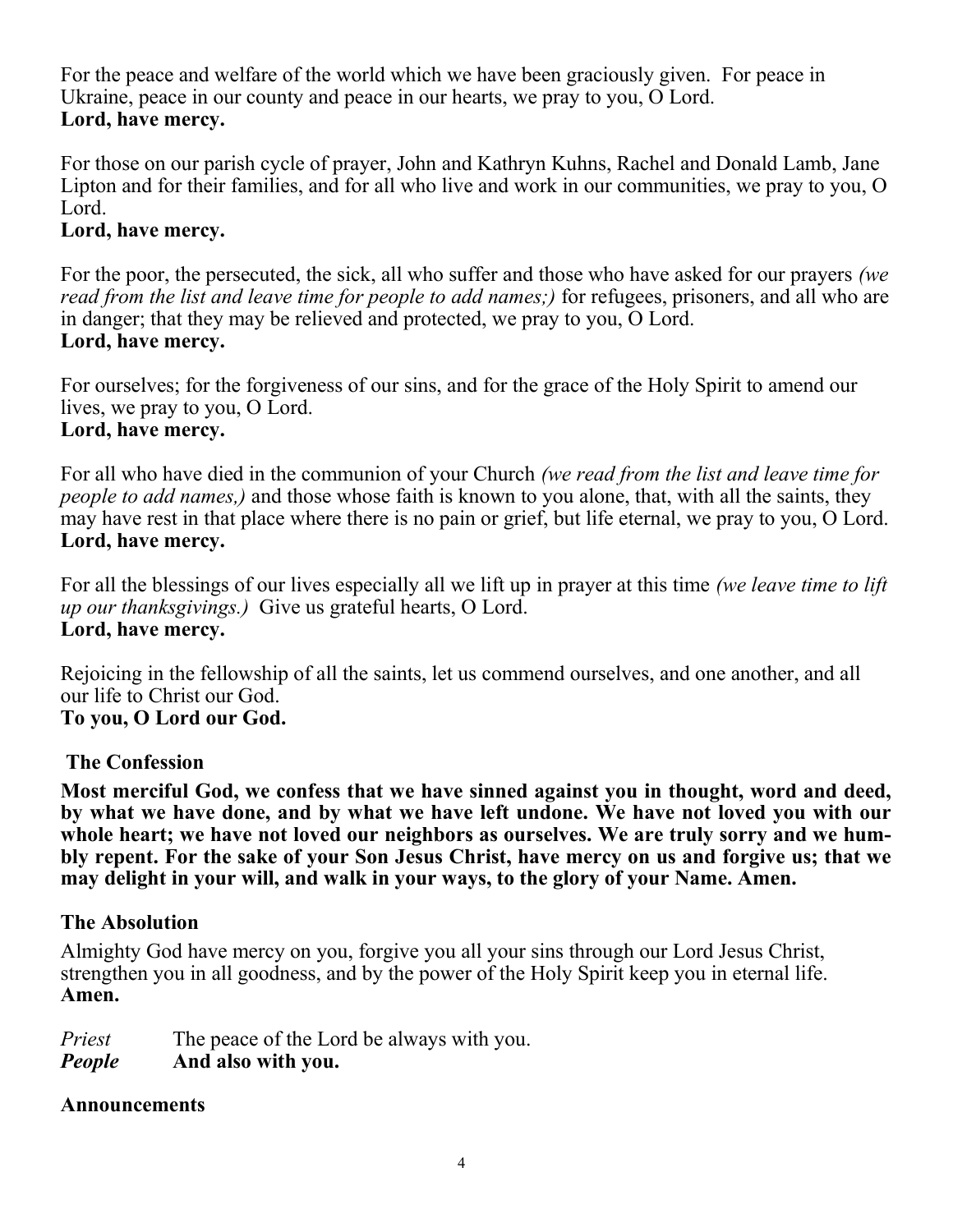**Doxology Hymn 380, vs. 3** Praise God from whom all blessings flow *Old 100th*

### **The Great Thanksgiving**

| Priest | The Lord be with you.                      |
|--------|--------------------------------------------|
| People | And also with you.                         |
| Priest | Lift up your hearts.                       |
| People | We lift them to the Lord.                  |
| Priest | Let us give thanks to the Lord our God.    |
| People | It is right to give God thanks and praise. |

We praise you and we bless you, holy and gracious God, source of life abundant.

From before time you made ready the creation. Your Spirit moved over the deep and brought all things into being: sun, moon, and stars; earth, winds, and waters; and every living thing.

You made us in your image, and taught us to walk in your ways. But we rebelled against you, and wandered far away; and yet, as a mother cares for her children, you would not forget us.

Time and again you called us to live in the fullness of your love. And so this day we join with Saints and Angels in the chorus of praise that rings through eternity, lifting our voices to magnify you as we sing

#### **Holy, holy, holy** *(see pew card)* Christine Gevert (2019)

#### **Holy, holy, holy Lord, God of power and might, heaven and earth are full of your glory. Hosanna in the highest. Blessed is the One who comes in the name of the Lord. Hosanna in the highest.**

Glory and honor and praise to you, holy and living God. To deliver us from the power of sin and death and to reveal the riches of your grace, you looked with favor upon Mary, your willing servant, that she might conceive and bear a son, Jesus the holy child of God.

Living among us, Jesus loved us. He broke bread with outcasts and sinners, healed the sick, and proclaimed good news to the poor. He yearned to draw all the world to himself yet we were heedless of his call to walk in love.

Then the time came for him to complete upon the cross the sacrifice of his life, and to be glorified by you. On the night before he died for us, Jesus was at table with his friends. He took bread, gave thanks to you, broke it, and gave it to them, and said: "Take, eat: This is my Body, which is given for you. Do this for the remembrance of me."

As supper was ending, Jesus took the cup of wine. Again he gave thanks to you, gave it to them, and said: "Drink this, all of you: This is my Blood of the new Covenant, which is poured out for you and for all for the forgiveness of sins. Whenever you drink it, do this for the remembrance of me."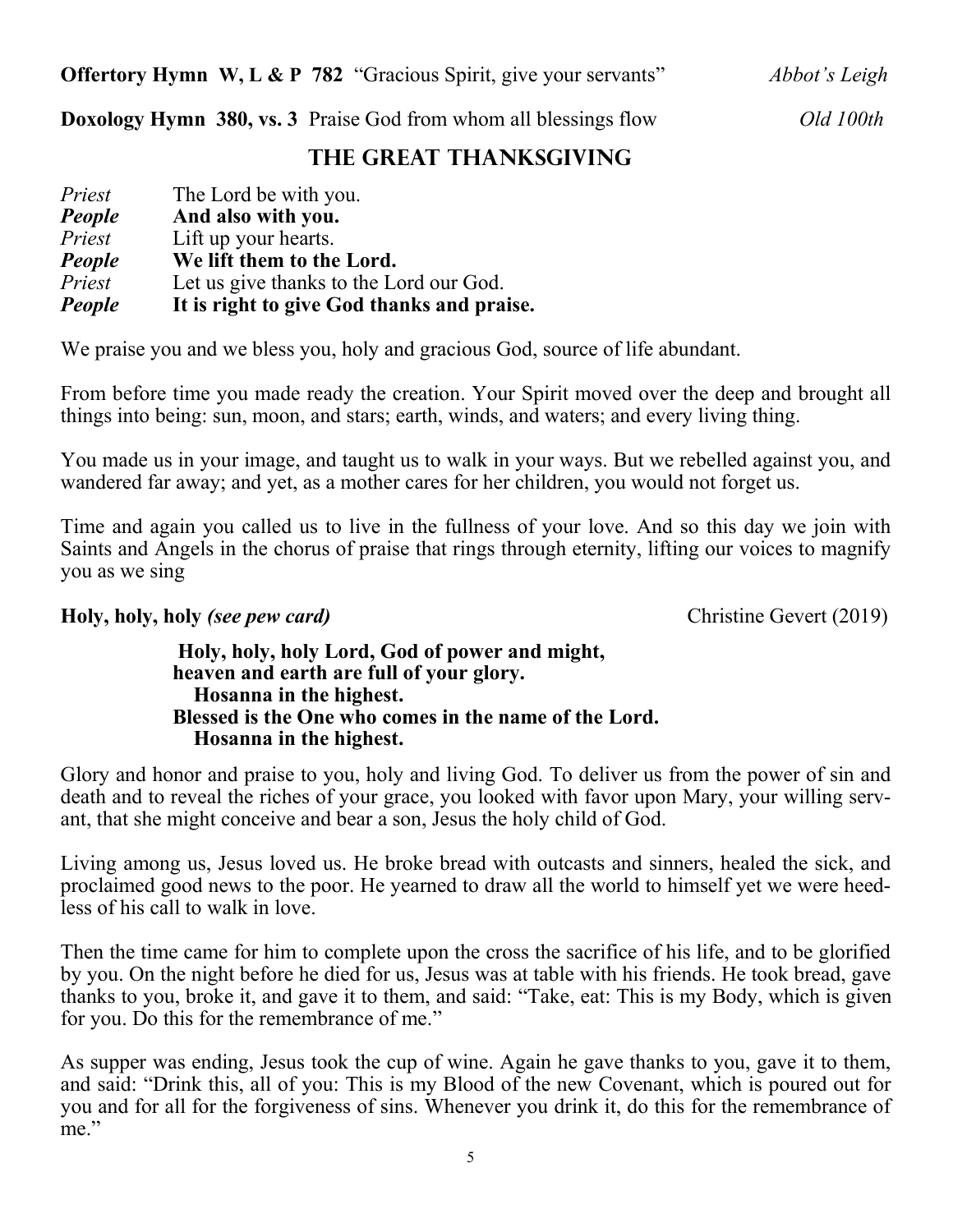Now gathered at your table, O God of all creation, and remembering Christ crucified and risen, who was and is and is to come, we offer to you our gifts of bread and wine, and ourselves, a living sacrifice.

Pour out your Spirit upon these gifts that they may be the Body and blood of Christ. Breathe your Spirit over the whole earth and make us your new creation, the Body of Christ given for the world you have made.

In the fullness of time bring us, with all your saints, from every tribe and language and people and nation, to feast at the banquet prepared from the foundation of the world. Through Christ and with Christ and in Christ, in the unity of the Holy Spirit, to you be honor, glory, and praise, for ever and ever. **AMEN***.*

And now as our savior Christ has taught us, we are bold to pray:

**Our Father, who art in heaven, hallowed be thy Name, thy kingdom come, thy will be done, on earth as it is in heaven. Give us this day our daily bread. And forgive us our trespasses, as we forgive those who trespass against us. And lead us not into temptation, but deliver us from evil. For thine is the kingdom, and the power, and the glory, for ever and ever. Amen.**

**Fraction Anthem** *(see pew card)* Christine Gevert (2019)

**The Communion** *(on the floor level of the nave—bread and wine offered)*

**Communion Hymn W, L & P 810** "You who dwell in the shelter of the Lord" *Eagle's Wings*

#### **Postcommunion Prayer**

**Christ, you are risen from the dead. We are risen with you. May our life never deny this eternal life, this peace and hope and joy. Praise and glory to the God of life who is stronger than all kinds of death. Alleluia. Amen.** *A New Zealand Prayer Book* 

#### **The Blessing**

The holy and Strong One, The merciful God, deliver you from the powers of evil, strengthen you in all goodness, keep you in eternal life, and the blessing of God Almighty, Father, Son and Holy Spirit be upon you and remain with you always. **Amen.**

**Closing Hymn W, L & P 812 "**I the Lord of sea and sky" *Here I am, Lord*

#### **The Dismissal**

Priest Let us go forth in the light of Christ. Alleluia! **People Thanks be to God. Alleluia!**

**Postlude:** Organ improvisation on tune *Here I am, Lord*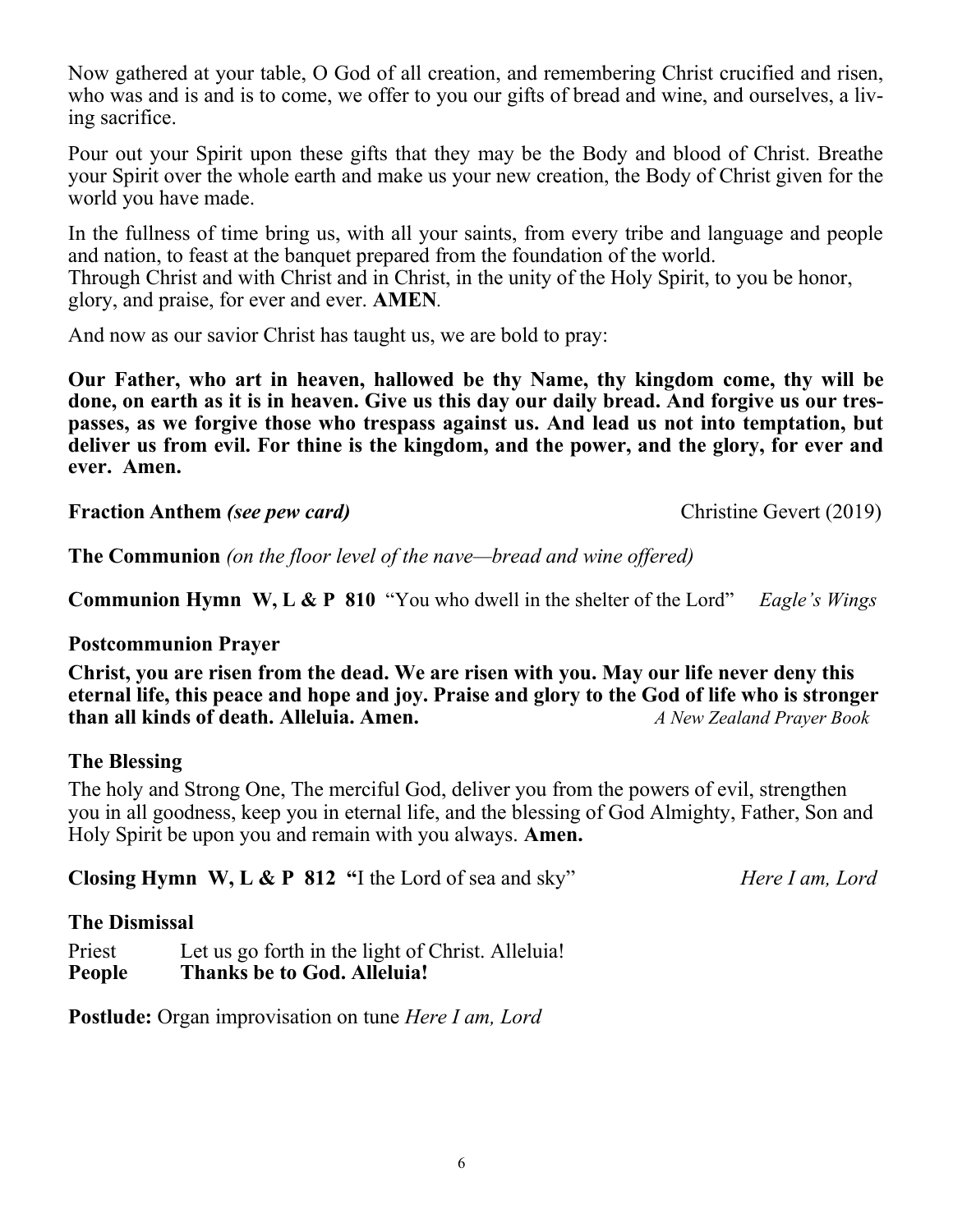*The altar flowers this morning are given to the glory of God and in loving memory of Alice Tweed by her family.*

#### **Serving Today**

*Rector:* The Rev. Heidi Truax *Music Director:* Christine Gevert *Minister of Communion:* Jim Conzo *Lector:* Roy Bickley *Epistoler:* Eleanore Jenks *Intercessor:* Barry Anderson *Altar Guild:* Mike Cuoco *Flowers:* Marian Beers *Counter:* Barry Anderson *Greeter/Usher:* Roy Bickley, Mike Cuoco *Verger:* Geoff Brown

#### **Announcements**

| <b>Today</b>           | Noon: vestry meeting                                                                                                                                                                                                          |
|------------------------|-------------------------------------------------------------------------------------------------------------------------------------------------------------------------------------------------------------------------------|
| <b>Sat., May 28</b>    | 10 AM to 12 PM NY Cycle Club stops by. Have you signed up to help?                                                                                                                                                            |
| <b>Sunday, May 29</b>  | 4:00 PM Misa en Español                                                                                                                                                                                                       |
| June 4, 5, 11, 12      | Kaleidoscope Institute's "Becoming Beloved Community" training on Zoom                                                                                                                                                        |
| Sunday, June 5         | 11:00 AM to 2:00 PM The Great Country Mutt Show at Lime Rock Park<br>Please see next page for the dog biscuit recipe we'll be using to support<br>Little Guild and LRCC. And please let Pastor Heidi know if you'll be baking |
| <b>Sunday, June 12</b> | Trinity Sunday feast day celebration with stained glass window rededication<br>BBQ to follow the service. We'll cook hamburgers, hot dogs and<br>chicken; you bring sides/beverages/desserts.                                 |
| Fri., July 1           | <b>Save the date!</b> Art show returns. 5-7 pm Opening reception                                                                                                                                                              |
| <b>Mondays</b>         | 7:00 PM Crescendo Rehearsal                                                                                                                                                                                                   |
| <b>Tuesdays</b>        | 7:00 PM Overeaters Anonymous in Walker Hall                                                                                                                                                                                   |
| Wednesdays             | Services at Noble Horizons, Geer Nursing, Geer Lodge and Sharon Hospital                                                                                                                                                      |
| <b>Thursdays</b>       | 12:30 PM Bible Study on Zoom–Gospel of John                                                                                                                                                                                   |